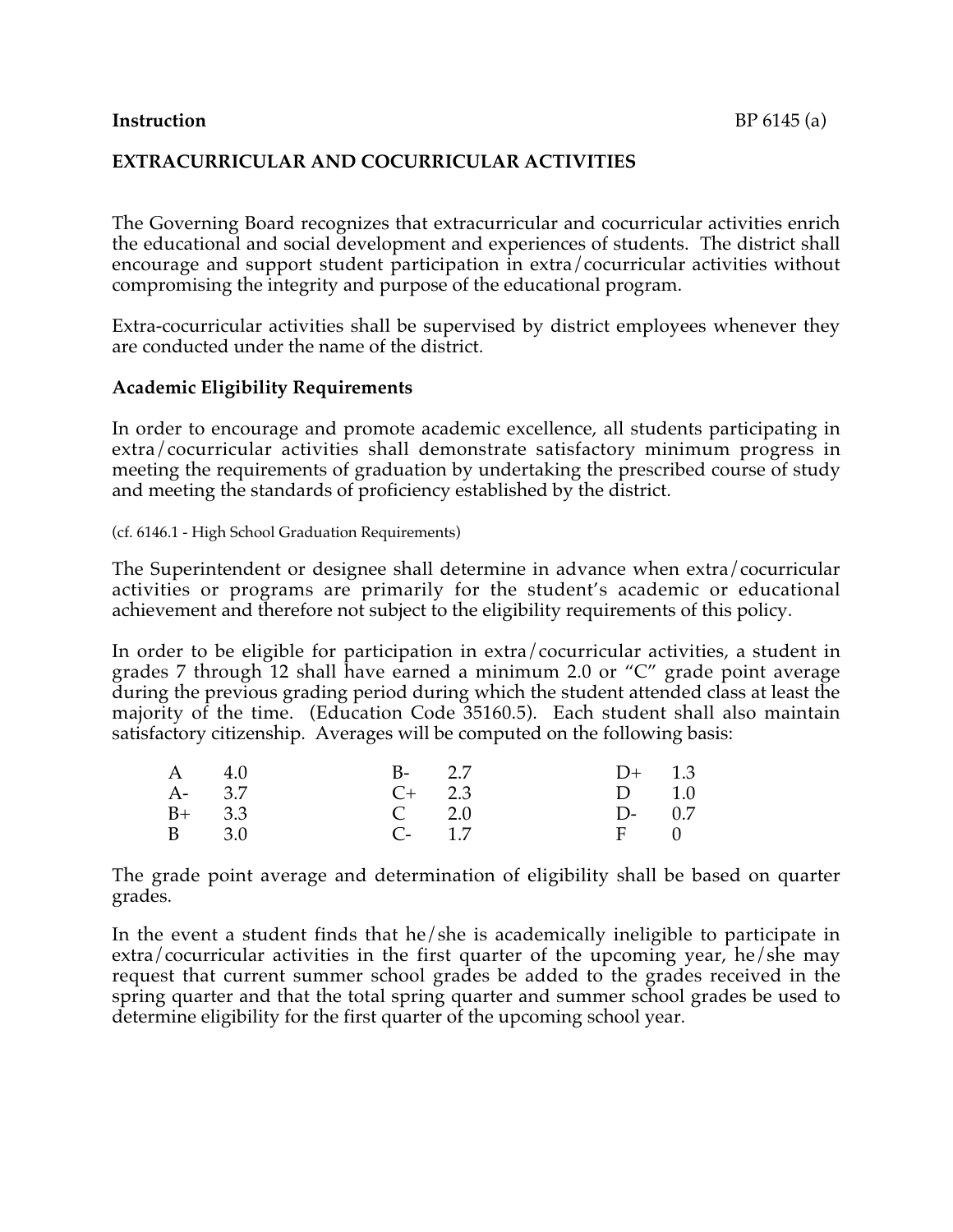## **EXTRACURRICULAR AND COCURRICULAR ACTIVITIES** (continued)

### **Probationary Period**

A student who is not eligible at the quarter can petition for reinstatement of eligibility on the first day of the fifth week of the next quarter. If the above criteria is met at this time, the student will become immediately eligible until the next grading period.

#### **Annual Review**

The Board shall annually review this policy.

Legal Reference:

EDUCATION CODE 35160.5 District policy rules and regulations; requirements; matters subject to regulation 35179 Interscholastic athletics; associations or consortia 48930-48938 Student organizations CODE OF REGULATIONS, TITLE 5 350 Fees not permitted 5531 Supervision of extracurricular activities of pupils Hartzell v. Connell, 84 Daily Journal D.A.R. 1417 (April 20, 1984) Management Resources: LEGAL ADVISORY 1001.90 Access to School-Related Activities and Events by Disabled Students, LO: 3-90 0409.87 Requirements for Pupil Participation in Extracurricular and Cocurricular Activities, AB

2613, CIL: 86/87-11